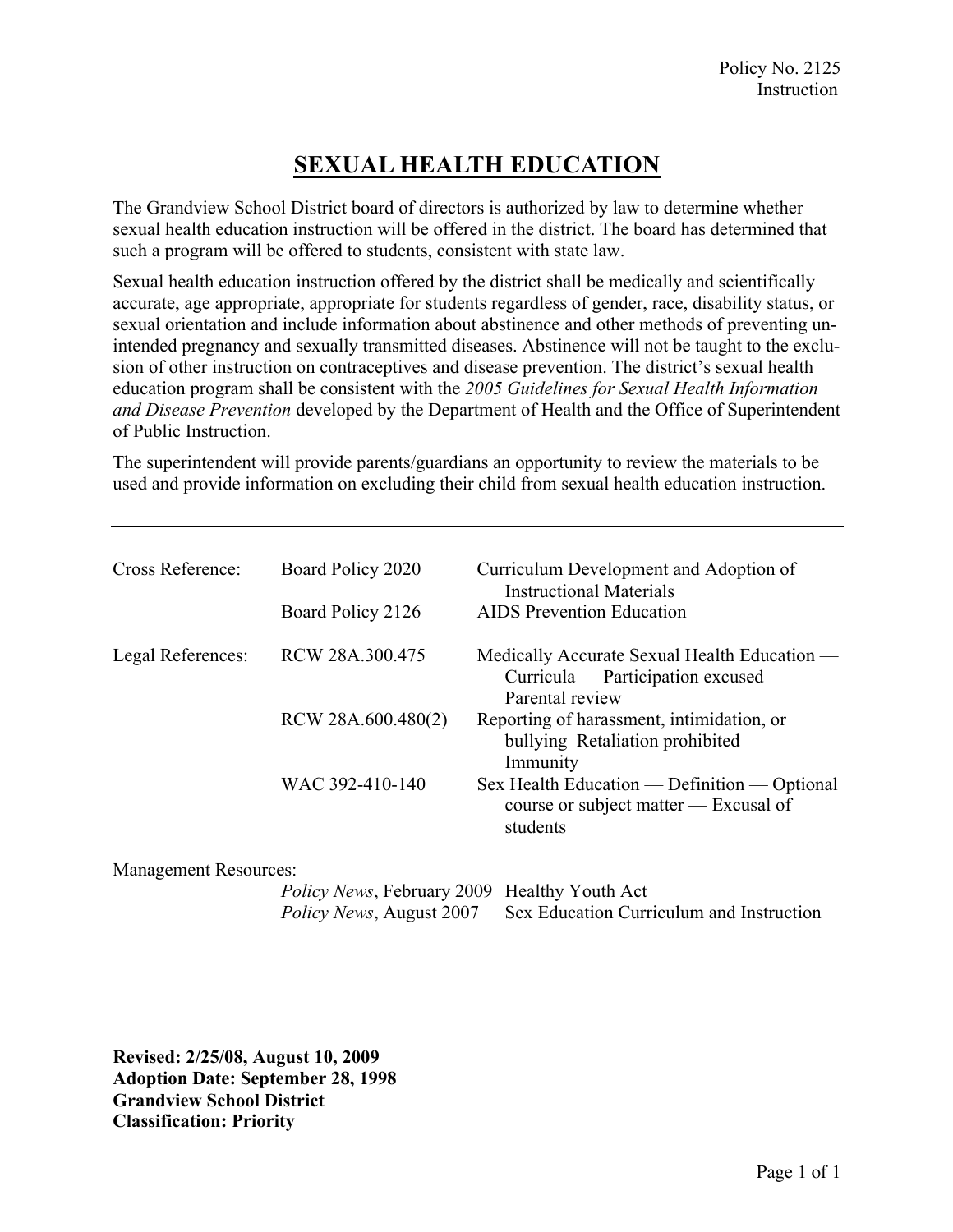# **Sexual Health Education**

All instruction and materials for the district's sexual health education program, will meet the following criteria:

- Medically and scientifically accurate;
- Age appropriate;
- Appropriate for students regardless of gender, race, disability status or sexual orientation;
- Consistent with the *2005 Guidelines for Sexual Health and Disease Prevention;*
- Include instruction about abstinence; and
- Include instruction about contraceptives and other methods of disease prevention.

## **Definitions:**

The district's program will provide sexual health education as defined by the Healthy Youth Act. Sexual health education:

The Healthy Youth Act defines sexual health education as:

- 1. The physiological, psychological and sociological developmental processes experienced by an individual;
- 2. The development of intrapersonal and interpersonal skills to communicate respectfully and effectively to reduce health risks and choose healthy behaviors;
- 3. Health care and prevention resources;
- 4. The development of meaningful relationships and avoidance of exploitative relationships; and
- 5. Understanding of the influences of family, peers, community and the media throughout life on healthy sexual relationships.

### **Medically and scientifically accurate:**

The Healthy Youth Act defines medically and scientifically accurate as information that is verified or supported by research in compliance with scientific methods, is published in peer review journals, where appropriate, and is recognized as accurate and objective by professional organizations and agencies with expertise in the field of sexual health including but not limited to, the American College of Obstetricians and Gynecologists, the Washington State Department of Health (DOH) and the Federal Centers for Disease Control and Prevention.

## *2005 Guidelines for Sexual Health and Disease Prevention***:**

A publication by the DOH and the Office of Superintendent of Public Instruction (OSPI) that provides the fundamental framework for establishing a medically and scientifically accurate sexual health education program for students. A copy of the *Guidelines for Sexual Health Information and Disease Prevention* is located on the DOH and OSPI Web sites.